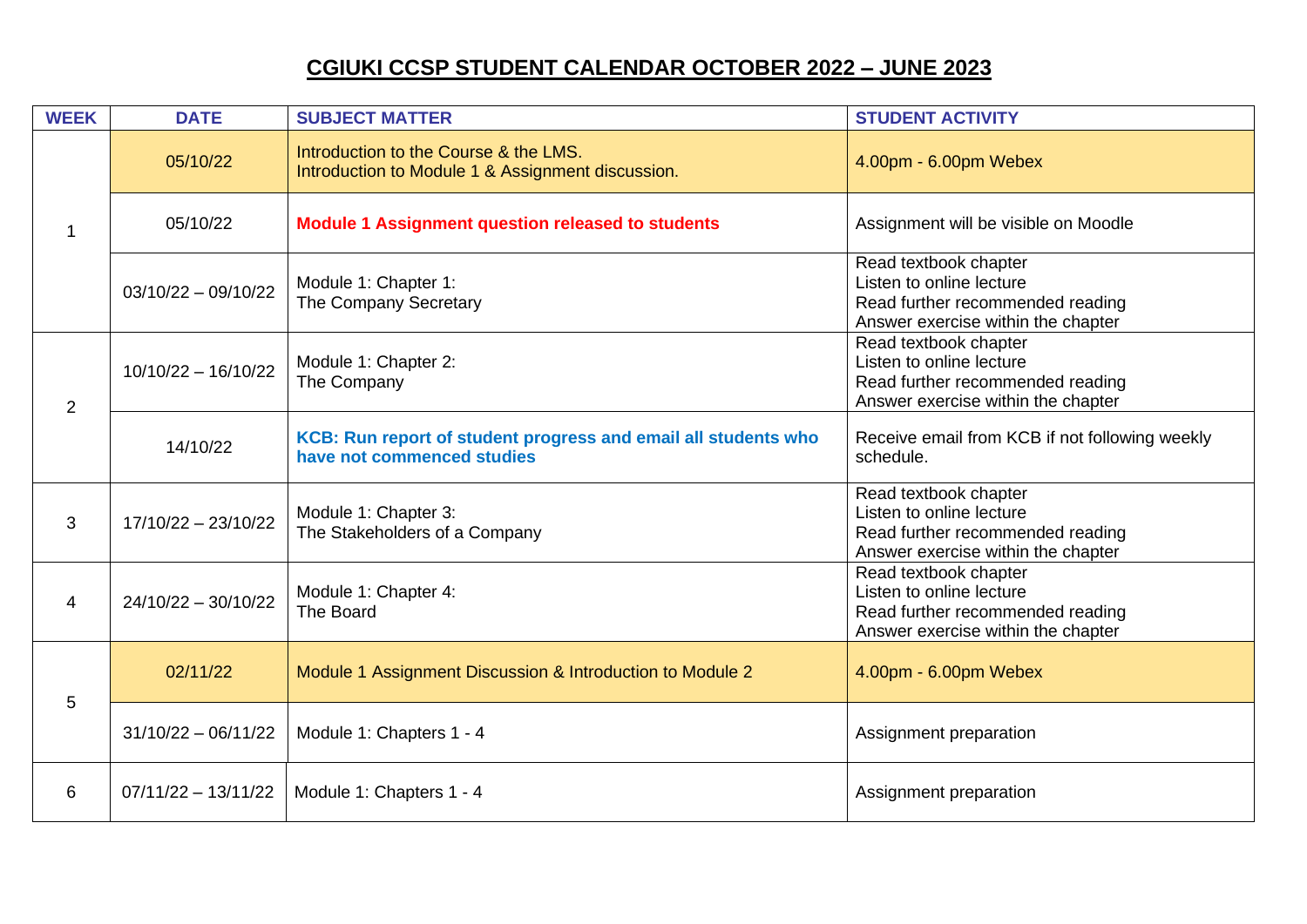| $\overline{7}$ | 14/11/22              | <b>Submission of Module 1 Assignment</b>                                                                | Submission of Module 1 Assignment to Moodle                                                                                 |
|----------------|-----------------------|---------------------------------------------------------------------------------------------------------|-----------------------------------------------------------------------------------------------------------------------------|
|                | 14/11/22              | Student feedback questionnaire on Module 1 to be completed                                              | Complete feedback questionnaire on Module 1                                                                                 |
|                | $14/11/22 - 20/11/22$ | Module 2: Chapter 5:<br>The Law & Regulation that affect Companies                                      | Read textbook chapter<br>Listen to online lecture<br>Read further recommended reading<br>Answer exercise within the chapter |
| 8              | $21/11/22 - 27/11/22$ | Module 2: Chapter 6:<br><b>Corporate Governance</b>                                                     | Read textbook chapter<br>Listen to online lecture<br>Read further recommended reading<br>Answer exercise within the chapter |
|                | 25/11/22              | KCB: Run report of student progress and email all students who<br>are not following the weekly schedule | Receive email from KCB if not following weekly<br>schedule.                                                                 |
| 9              | $28/11/22 - 04/12/22$ | Module 2: Chapter 7:<br><b>Statutory Registers, Records &amp; Returns</b>                               | Read textbook chapter<br>Listen to online lecture<br>Read further recommended reading<br>Answer exercise within the chapter |
| 10             | 07/12/22              | <b>Guest Lecture</b>                                                                                    | 6.15pm - 7.15pm Webex                                                                                                       |
|                | $05/12/22 - 11/12/22$ | Module 2: Chapter 8:<br>The Regulation of listed companies                                              | Read textbook chapter<br>Listen to online lecture<br>Read further recommended reading<br>Answer exercise within the chapter |
| 11             | $12/12/22 - 18/12/22$ | Module 2: Chapter 9:<br><b>Annual Report &amp; Accounts</b>                                             | Read textbook chapter<br>Listen to online lecture<br>Read further recommended reading<br>Answer exercise within the chapter |
| 12             | $19/12/22 - 25/12/22$ | <b>HOLIDAY</b>                                                                                          | <b>HOLIDAY</b>                                                                                                              |
| 13             | $26/12/22 - 01/01/23$ | <b>HOLIDAY</b>                                                                                          | <b>HOLIDAY</b>                                                                                                              |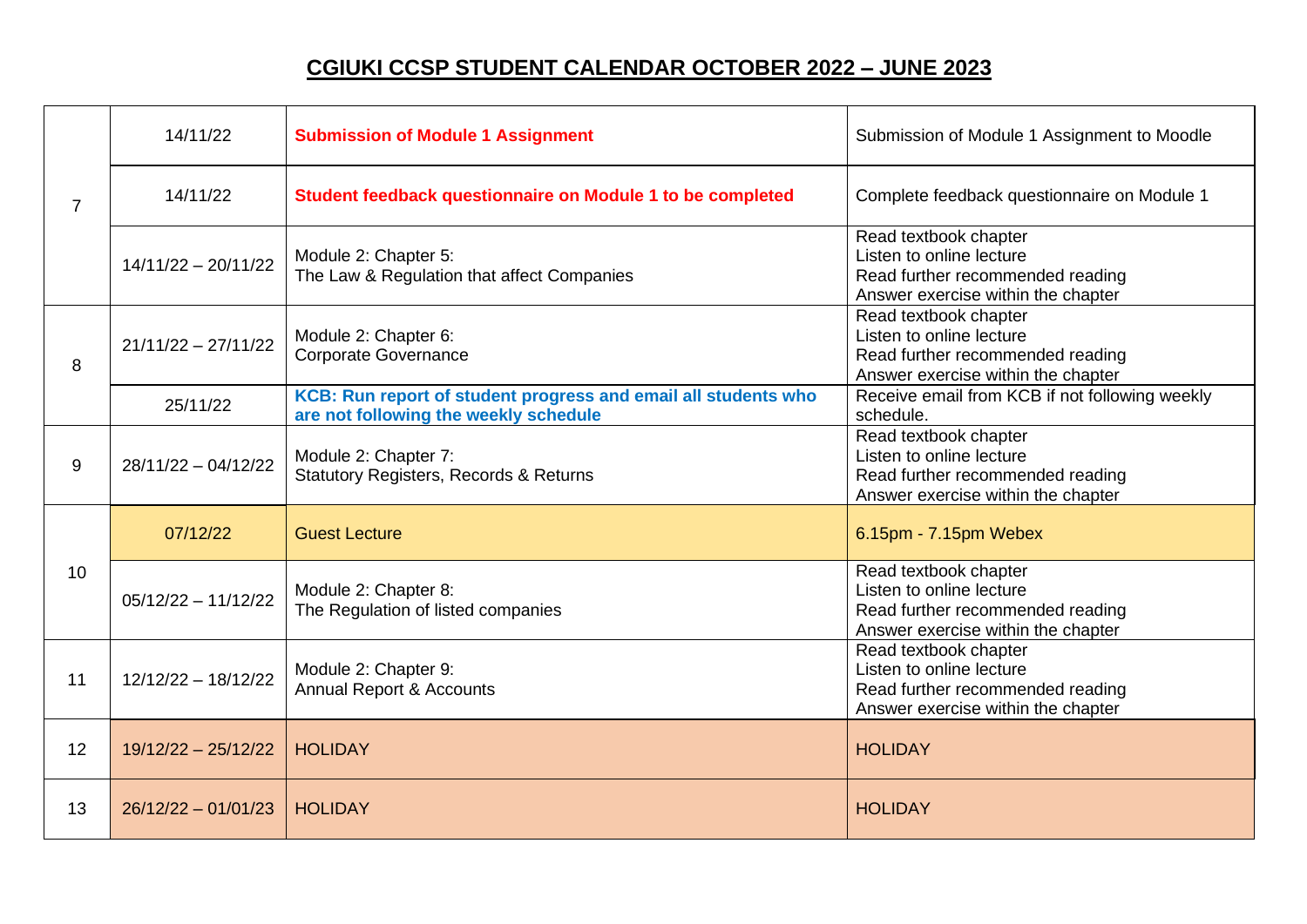| 14                                                                | $02/01/23 - 08/01/23$ | <b>HOLIDAY</b>                                             | <b>HOLIDAY</b>                              |
|-------------------------------------------------------------------|-----------------------|------------------------------------------------------------|---------------------------------------------|
| 15<br>16                                                          | 11/01/23              | Revision Session - Module 2: Part 1                        | 4.00pm - 6.00pm Webex                       |
|                                                                   | $09/01/23 - 15/01/23$ | Module 2: Chapters 5 - 9                                   | Revision (self-study)                       |
|                                                                   | 18/01/23              | Module 2: Mock Exam                                        | 10.00am - 11.00am OR 4.00pm - 5.00pm        |
|                                                                   | $16/01/23 - 22/01/23$ | Module 2: Chapters 5 - 9                                   | Revision (self-study)                       |
| 17                                                                | 25/01/23              | Revision Session - Module 2: Part 2                        | 4.00pm - 6.00pm Webex                       |
|                                                                   | $23/01/23 - 29/01/23$ | Module 2: Chapters 5 - 9                                   | Revision (self-study)                       |
| 18                                                                | $30/01/23 - 05/02/23$ | Module 2: Chapters 5 - 9                                   | Revision (self-study)                       |
| 19                                                                | 08/02/23              | <b>Module 2: Examination</b>                               | Examination 10am - 11.45am                  |
|                                                                   | 08/02/23              | Student feedback questionnaire on Module 2 to be completed | Complete feedback questionnaire on Module 2 |
| <b>END OF SEMESTER 1. RESULTS PUBLISHED BY END OF APRIL 2023.</b> |                       |                                                            |                                             |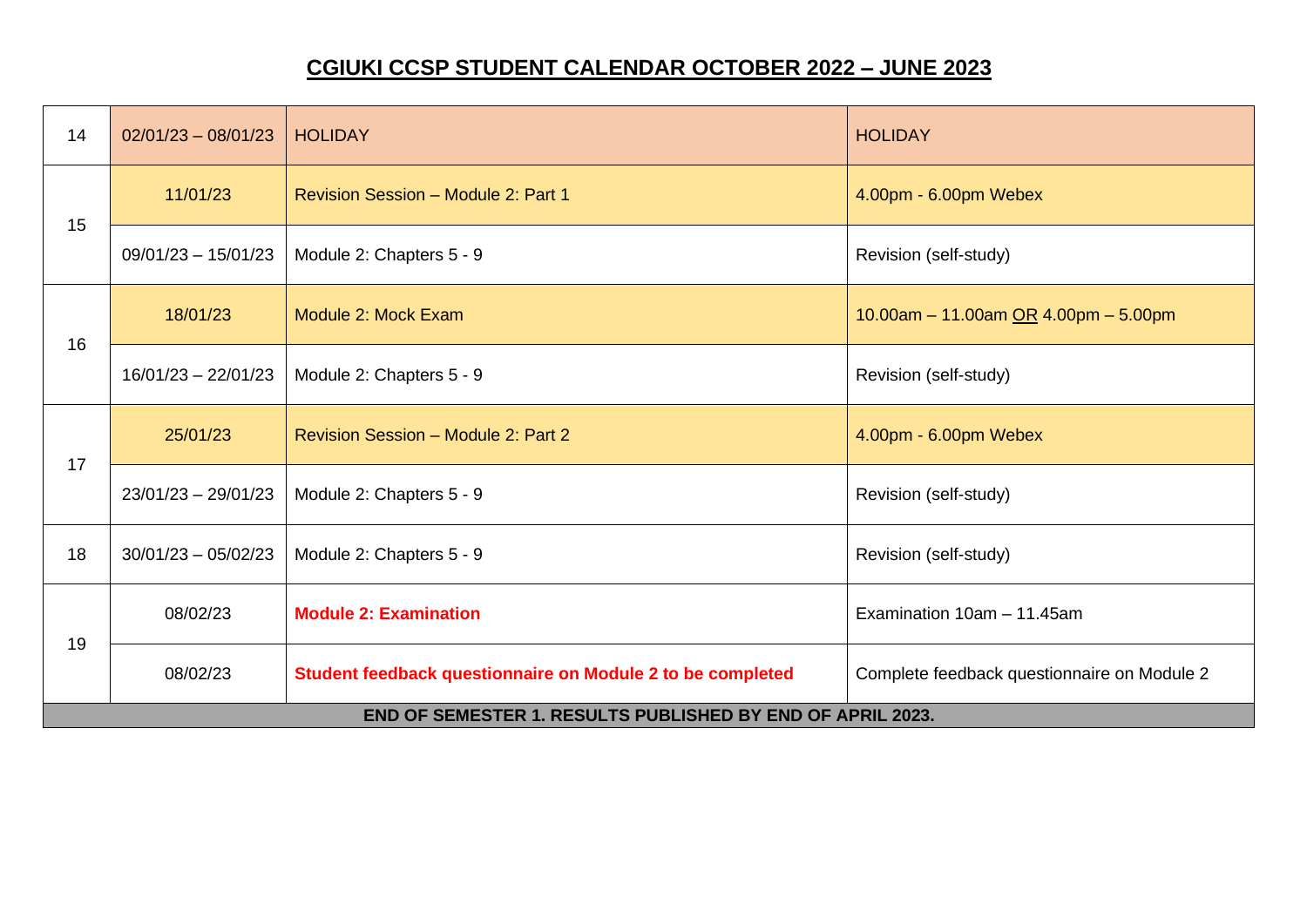| <b>WEEK</b> | <b>DATE</b>           | <b>SUBJECT MATTER</b>                                                                                    | <b>STUDENT ACTIVITY</b>                                                                                                     |
|-------------|-----------------------|----------------------------------------------------------------------------------------------------------|-----------------------------------------------------------------------------------------------------------------------------|
| 20          | 15/02/23              | Introduction to Module 3 & Assignment discussion                                                         | 4.00pm - 6.00pm Webex                                                                                                       |
|             | 15/02/23              | <b>Module 3 Assignment question released to students</b>                                                 | Assignment will be visible on Moodle                                                                                        |
|             | $13/02/23 - 19/02/23$ | Module 3: Chapter 10:<br>Members' Meetings                                                               | Read textbook chapter<br>Listen to online lecture<br>Read further recommended reading<br>Answer exercise within the chapter |
| 21          | $20/02/23 - 26/02/23$ | Module 3: Chapter 11:<br>The Conduct of members' meetings                                                | Read textbook chapter<br>Listen to online lecture<br>Read further recommended reading<br>Answer exercise within the chapter |
|             | 24/02/23              | KCB: Run report of student progress and email all students who<br>are not following the weekly schedule. | Receive email from KCB if not following weekly<br>schedule.                                                                 |
| 22          | $27/02/23 - 05/03/23$ | Module 3: Chapter 12:<br><b>Resolutions and Minutes</b>                                                  | Read textbook chapter<br>Listen to online lecture<br>Read further recommended reading<br>Answer exercise within the chapter |
| 23          | $06/03/23 - 12/03/23$ | Module 3: Chapter 13:<br><b>Board Meetings</b>                                                           | Read textbook chapter<br>Listen to online lecture<br>Read further recommended reading<br>Answer exercise within the chapter |
| 24          | 15/03/23              | Module 3 Assignment Discussion & Introduction to Module 4                                                | 4.00pm - 6.00pm Webex                                                                                                       |
|             | $13/03/23 - 19/03/23$ | Module 3: Chapters 10 - 13                                                                               | Assignment preparation                                                                                                      |
| 25          | $20/03/23 - 26/03/23$ | Module 3: Chapters 10 - 13                                                                               | Assignment preparation                                                                                                      |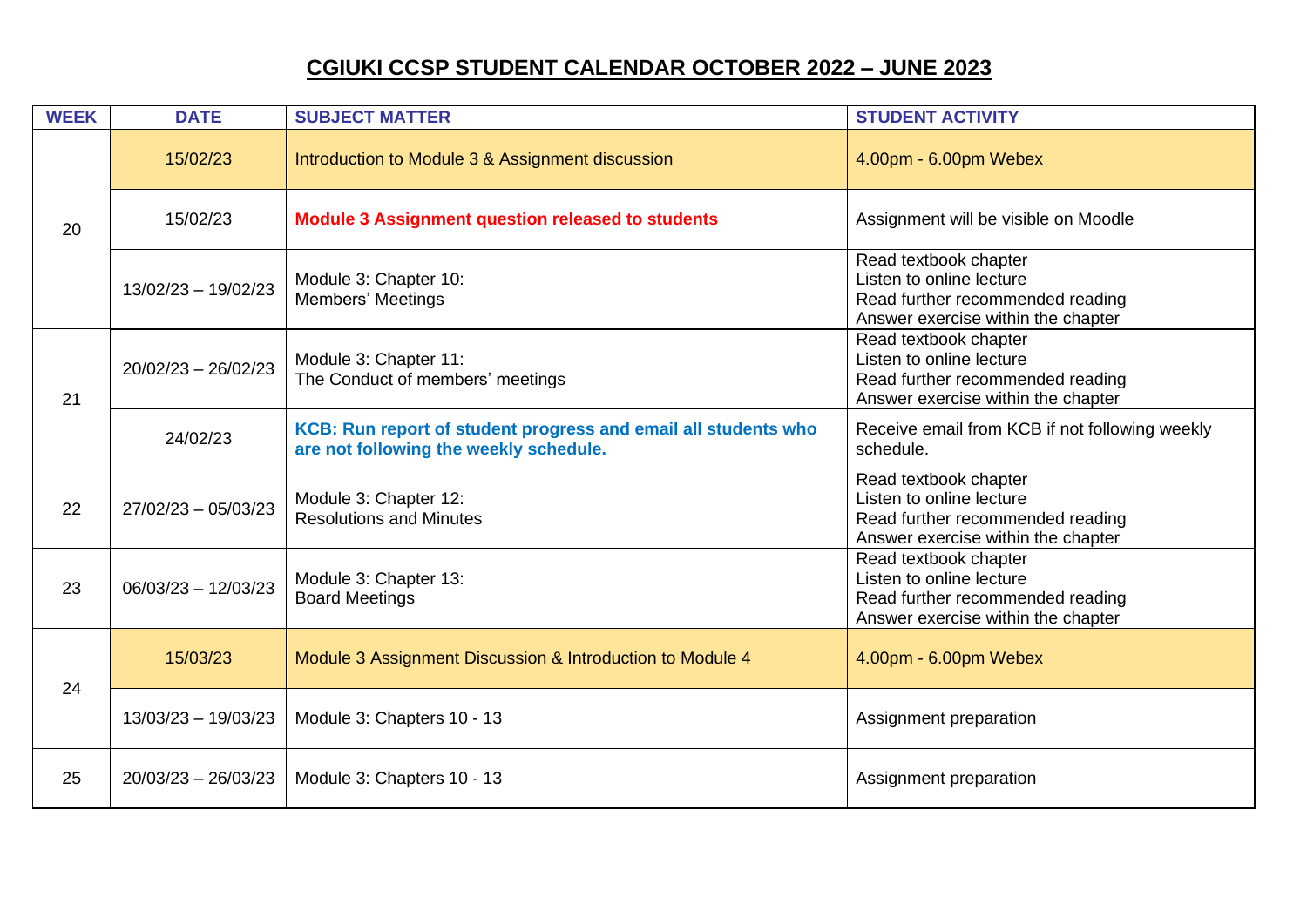| 26 | 29/03/23              | <b>Submission of Module 3 Assignment</b>                                                                 | Submission of Module 3 Assignment to Moodle                                                                                 |
|----|-----------------------|----------------------------------------------------------------------------------------------------------|-----------------------------------------------------------------------------------------------------------------------------|
|    | 29/03/23              | Student feedback questionnaire on Module 3 to be completed                                               | Complete feedback questionnaire on Module 3                                                                                 |
|    | $27/03/23 - 02/04/23$ | Module 4: Chapter 14:<br>The capital structure of a company                                              | Read textbook chapter<br>Listen to online lecture<br>Read further recommended reading<br>Answer exercise within the chapter |
| 27 | $03/04/23 - 09/04/23$ | <b>HOLIDAY</b>                                                                                           | <b>HOLIDAY</b>                                                                                                              |
| 28 | $10/04/23 - 16/04/23$ | <b>HOLIDAY</b>                                                                                           | <b>HOLIDAY</b>                                                                                                              |
| 29 | $17/04/23 - 23/04/23$ | Module 4: Chapter 15:<br><b>Share Registration</b>                                                       | Read textbook chapter<br>Listen to online lecture<br>Read further recommended reading<br>Answer exercise within the chapter |
|    | 21/04/23              | KCB: Run report of student progress and email all students who<br>are not following the weekly schedule. | Receive email from KCB if not following weekly<br>schedule.                                                                 |
| 30 | $24/04/23 - 30/04/23$ | Module 4: Chapter 16:<br><b>Share Transfers</b>                                                          | Read textbook chapter<br>Listen to online lecture<br>Read further recommended reading<br>Answer exercise within the chapter |
| 31 | 03/05/23              | <b>Guest Lecture</b>                                                                                     | 6.15pm - 7.15pm Webex                                                                                                       |
|    | $01/05/23 - 07/05/23$ | Module 4: Chapter 17:<br><b>Dividends</b>                                                                | Read textbook chapter<br>Listen to online lecture<br>Read further recommended reading<br>Answer exercise within the chapter |
| 32 | $08/05/23 - 14/05/23$ | Module 4: Chapter 18:<br><b>Employee Share Schemes</b>                                                   | Read textbook chapter<br>Listen to online lecture<br>Read further recommended reading<br>Answer exercise within the chapter |